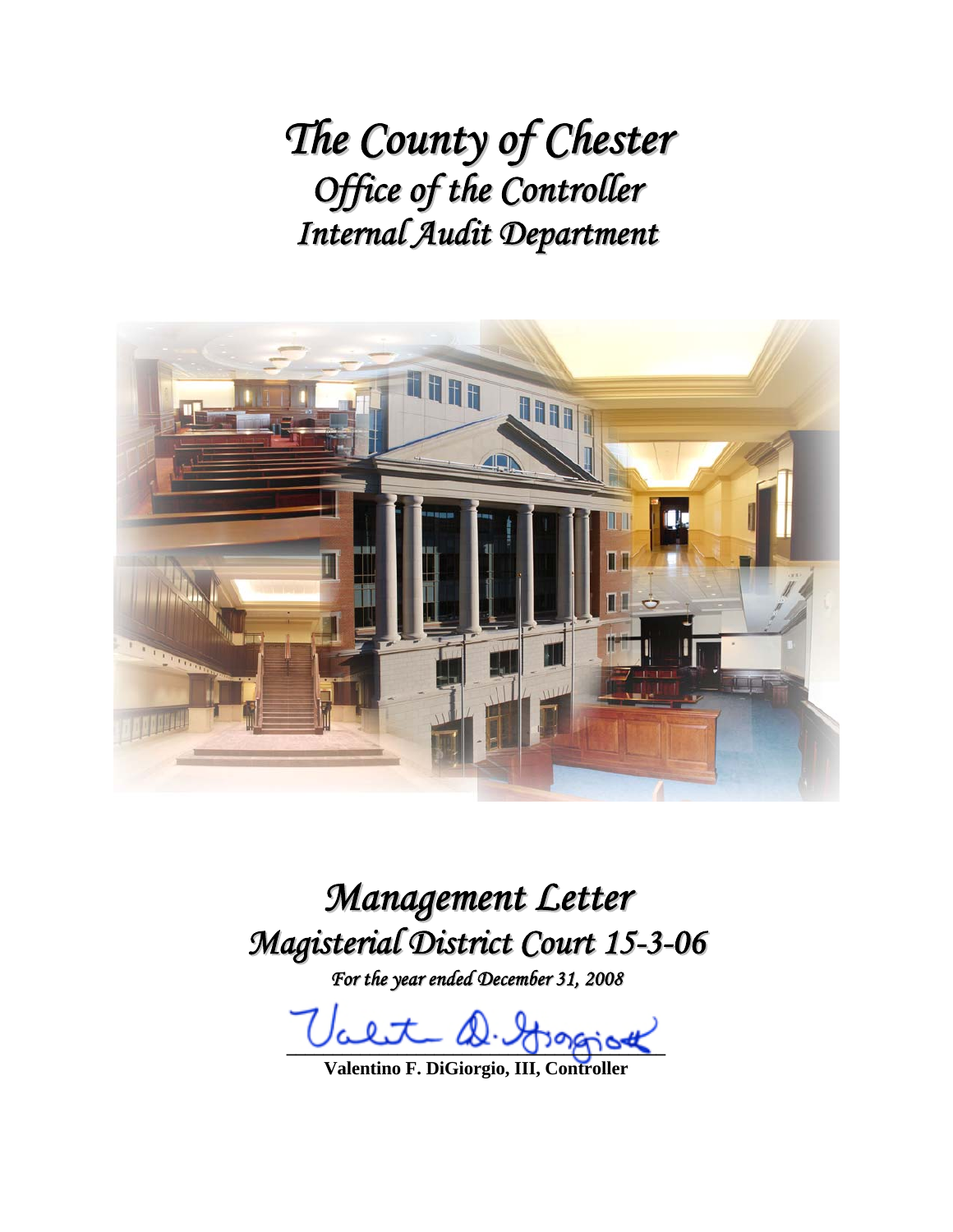## **To: District Judge Michael J. Cabry III**

### *Introduction*

On November 4, 2009, Internal Audit completed an audit of Magisterial District Court 15-3-06 (*District Court*). Robert Pinkos, CIA, was the auditor-in-charge. Internal Audit is required by the Pennsylvania County Code to review district courts annually to ensure compliance with policies and procedures mandated by the Administrative Office of Pennsylvania Courts and/or District Justice Administration and to assess their overall internal control structure. The scope of our audit included a review of the following:

- Cash and Petty Cash
- Undisbursed Funds
- Cash Receipts
- Manual Receipts
- Cash Disbursements
- Voided Transactions
- Overall Compliance.

We conducted our audit in accordance with generally accepted auditing standards and standards applicable to financial audits contained in *Government Auditing Standards* published by the Comptoller of the United States. We have also issued our Independent Auditor's Report on Compliance and Internal Control over Financial Reporting concurrent with this management letter. Disclosures and other information in this report (also dated November 4, 2009) should be considered in conjunction with this management letter.

### *Executive Summary*

The management and staff of the *District Court* are, in all material respects, in compliance with policies and procedures set forth by the Administrative Office of Pennsylvania Courts and directives imposed by District Justice Administration. Minor findings involving internal controls and compliance are included within this Management Letter.

We would like to thank the management and staff of the *District Court* for their cooperation and assistance during the course of this audit. We have provided herein a copy of our "Audit Findings" and "Recommendations" for your review and comment.

Please feel free to contact our office at (610) 344-5906 should you have any questions or concerns.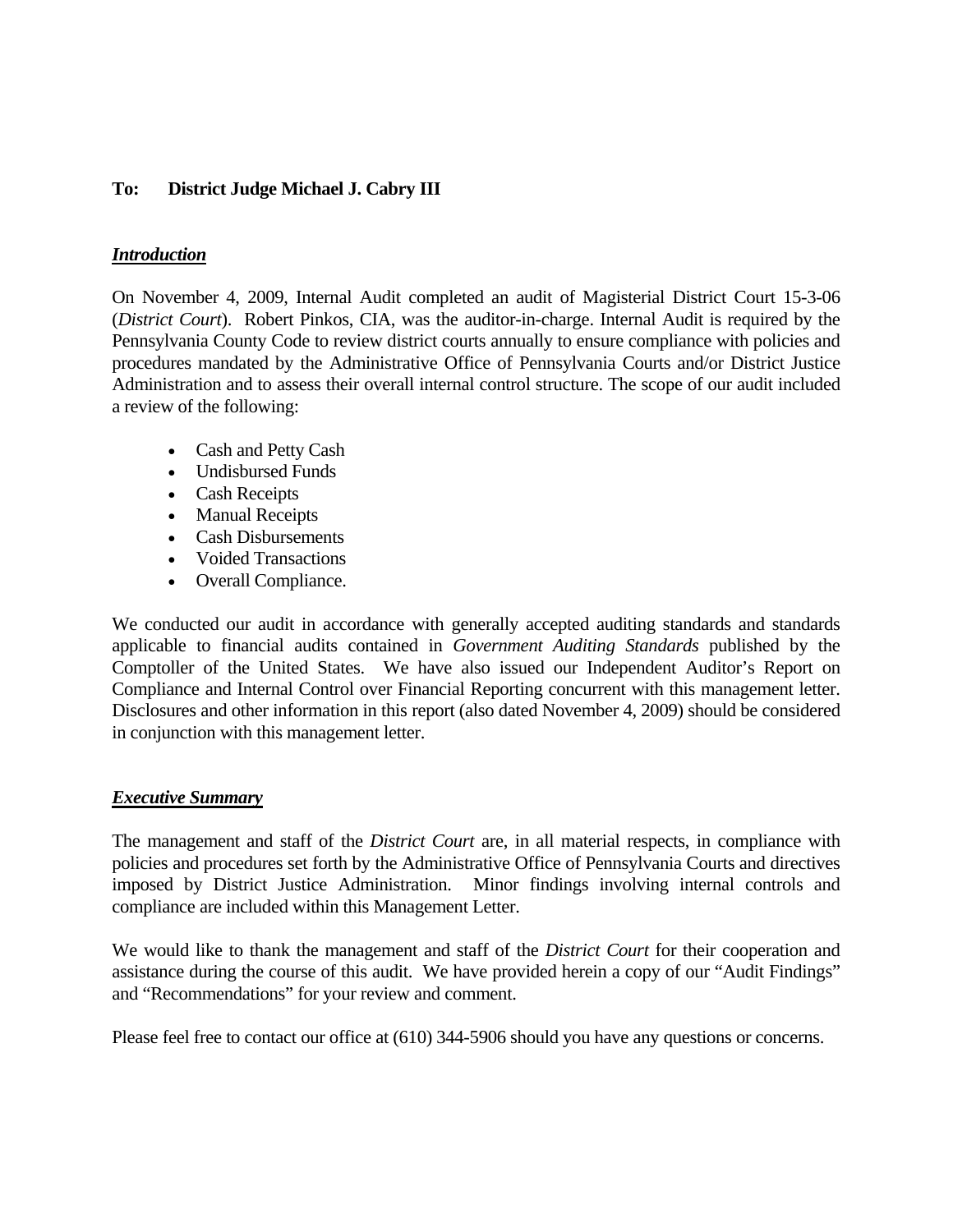## **MAGISTERIAL DISTRICT COURT 15-3-06**

## **FINDINGS AND RECOMMENDATIONS**

## **FOR THE YEAR ENDED DECEMBER 31, 2008**

### **I. INTERNAL CONTROL FINDINGS AND RECOMMENDATIONS**

### RECONCILIATION

#### Finding 1: Cash / Escrow Payable

Internal Audit noted the following:

- The *District Court's* bank account was charged two bank fees for supplies on 1/18/08 and 10/3/08. The bank fees were in the amounts of \$11.45 and \$13.57, respectively. The *District Court* did not notify District Justice Administration of the bank fees in order to receive reimbursement from the County of Chester. Therefore, the *District Court's* bank account is currently understated by \$25.02 from these bank fees.
- $\triangleright$  In 3 instances, the bank cashed checks out of the *District Court's* bank account for more than the checks were written out for. The bank withdrew an extra \$2.00 from these three check clearing errors. The *District Court* did not have the bank adjust these errors and credit their bank account. Therefore, the *District Court's* bank account is currently understated by \$2.00 from these check clearing errors.
- The *District Court* used the wrong amount on the postage meter. The Post Office gave the *District Court* a cash refund in the amount of \$13.47. *District Court* management deposited the cash into the *District Court's* bank account instead of sending it over to the County of Chester. This also occurred in the prior year audit in the amount of \$19.59. On 7/2/09 the *District Court's* bank issued the County of Chester a check for \$33.06 but this check was not withdrawn from the District Court's bank account nor did the bank debit the *District Courts's* account. Therefore, the *District Court's* bank account is currently overstated by \$33.06 from these deposits of postage refunds.

### Recommendations

Internal Audit recommends that *District Court* management request District Justice Administration put in a voucher to the County of Chester for reimbursement of the bank fees in the amount of \$25.02. When the *District Court* receives the reimbursement check, a separate deposit should be made and a credit adjustment must be recorded to reconcile the account.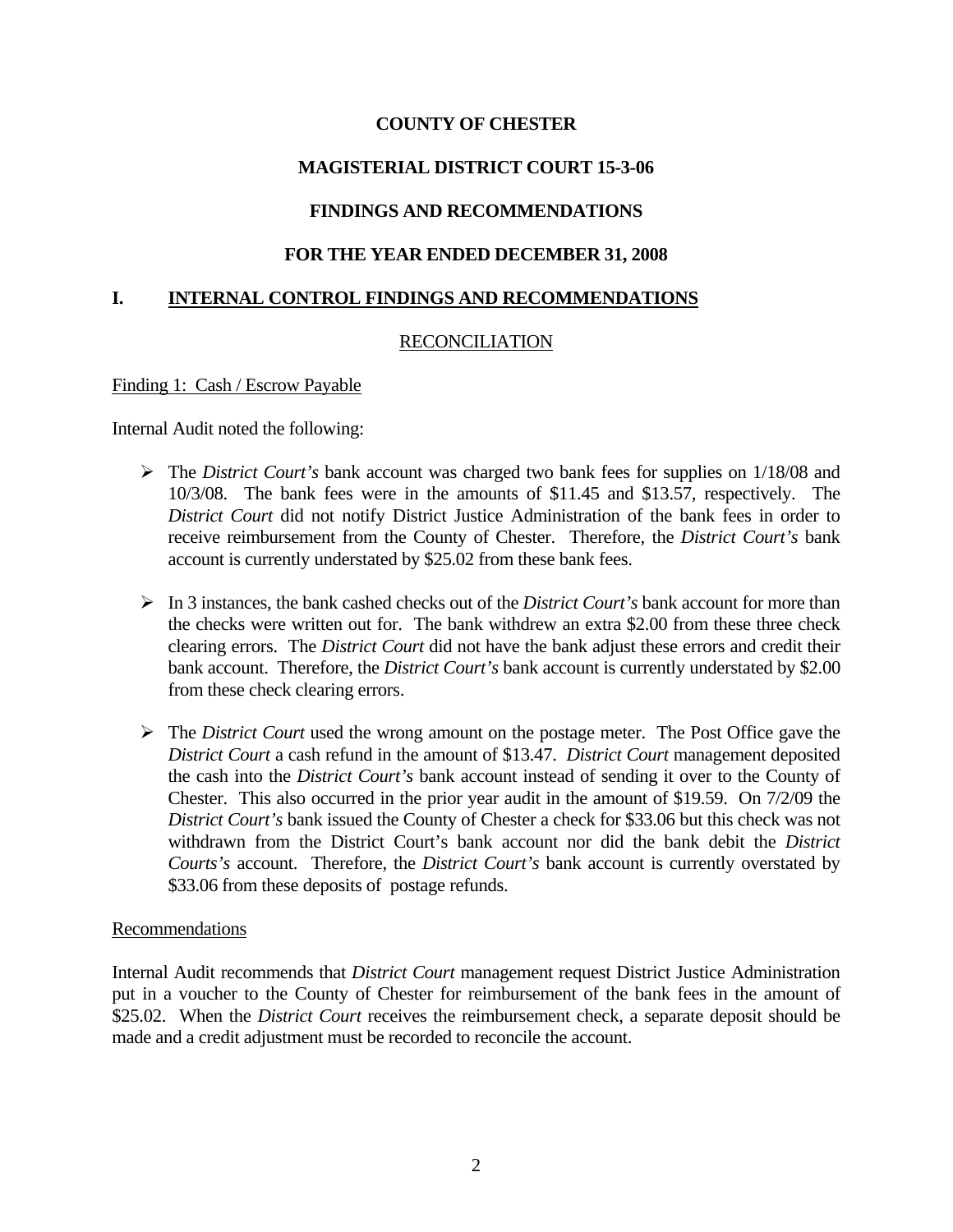## **MAGISTERIAL DISTRICT COURT 15-3-06**

## **FINDINGS AND RECOMMENDATIONS**

## **FOR THE YEAR ENDED DECEMBER 31, 2008**

### **I. INTERNAL CONTROL FINDINGS AND RECOMMENDATIONS**

### RECONCILIATION

#### Finding 1: Cash / Escrow Payable (continued)

#### Recommendations (continued)

Internal Audit recommends that *District Court* management contact the bank and request that the bank credit the *District Court's* account for the check clearing errors in the amount of \$2.00. Once the account is credited for the \$2.00, the *District Court* must record a corresponding credit adjustment to reconcile the account.

Internal Audit recommends that *District Court* management contact the bank to have them debit their account in the amount of \$33.06 for the check the bank sent to the County of Chester. After the bank debits the account, the *District Court* must record a corresponding debit adjustment to reconcile the account.

### *Auditee Response*

*District Court management concurs with the audit finding and recommendation.*

## **II. COMPLIANCE WITH POLICIES AND PROCEDURES**

In order to test compliance with all applicable policies and procedures, Internal Audit selected a statistical sample of 30 case files out of a total population of 6,782 case files created in 2008. In addition, we performed other related tests of cash receipts, cash disbursements, manual receipts, undisbursed funds, and voided transactions. Sample sizes for each of the tested areas are determined through a risk assessment analysis based on the results of the *District Court's* prior year audit and current year case load. We believe the results of our tests are representative of the entire population on the basis of accepted audit sampling principles.

#### Finding 1: Undisbursed Funds

Internal Audit noted 1 instance, where bail was not disbursed in a timely manner. The funds were disbursed eight months after the case was withdrawn.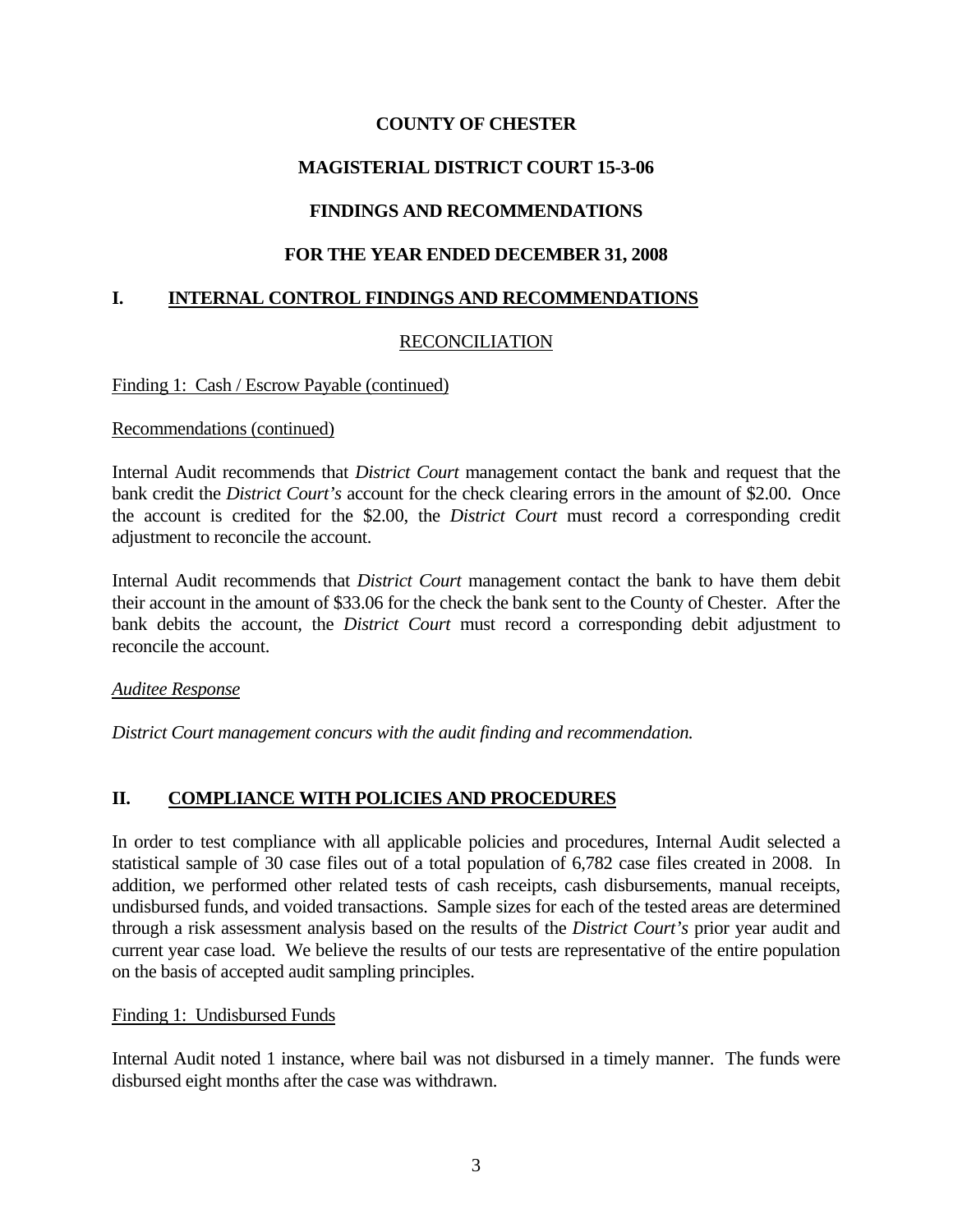# **MAGISTERIAL DISTRICT COURT 15-3-06**

# **FINDINGS AND RECOMMENDATIONS**

## **FOR THE YEAR ENDED DECEMBER 31, 2008**

## **II. COMPLIANCE WITH POLICIES AND PROCEDURES**

Finding 1: Undisbursed Funds (continued)

### Recommendation

Internal Audit recommends that all funds should be disbursed or applied as soon as allowable on cases which have been closed and/or adjudicated. Also, the undisbursed funds report should be reviewed, at least, on a monthly basis to follow up on any dated funds.

### *Auditee Response*

*District Court management concurs with the audit finding and recommendation.*

### Finding 2: Voided Disbursements

Internal Audit noted the following:

- $\triangleright$  In 3 instances, a voided check copy attached to the case file was not properly marked "void/stale/lost"
- $\triangleright$  In 2 instances, a "due diligence" letter was not sent to the payee prior to escheating the stale dated check.
- $\triangleright$  In 4 instances, the office check copy was not properly marked "void/stale/lost."
- $\triangleright$  In 1 instance, a replacement check copy was not attached to the appropriate case file.
- $\triangleright$  In several instances, stale dated checks were not voided and escheated in a timely manner.

## Recommendations

Internal Audit recommends that the *District Court* staff exercise greater care in labeling all voided disbursements and to ensure that all forms and records pertaining to the case file are included. Internal Audit also recommends that *District Court* management monitor the list of outstanding checks monthly in order to perform due diligence and to escheat stale dated checks in a timely manner.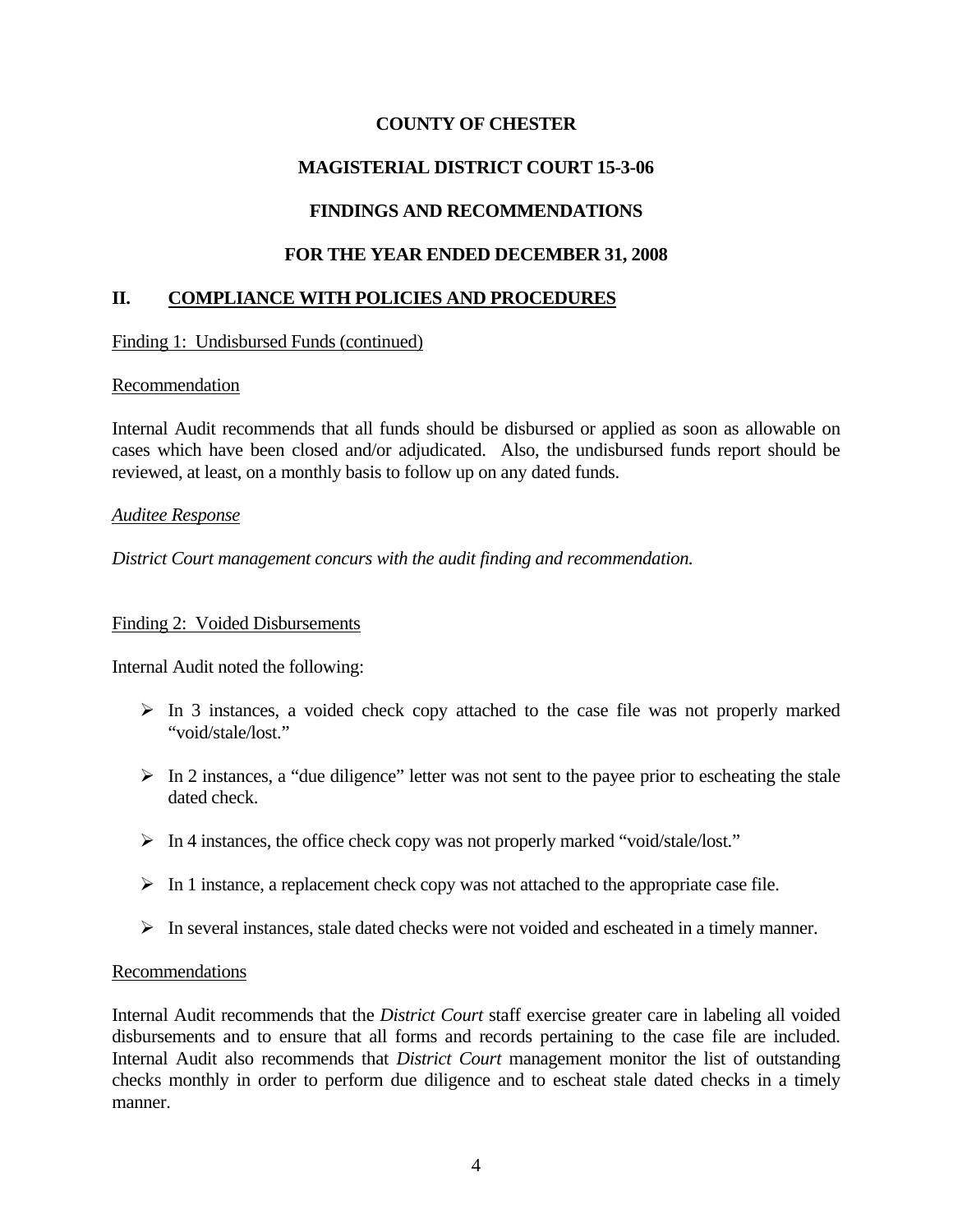# **MAGISTERIAL DISTRICT COURT 15-3-06**

# **FINDINGS AND RECOMMENDATIONS**

# **FOR THE YEAR ENDED DECEMBER 31, 2008**

## **II. COMPLIANCE WITH POLICIES AND PROCEDURES**

Finding 2: Voided Disbursements (continued)

*Auditee Response*

*District Court management concurs with the audit finding and recommendation.*